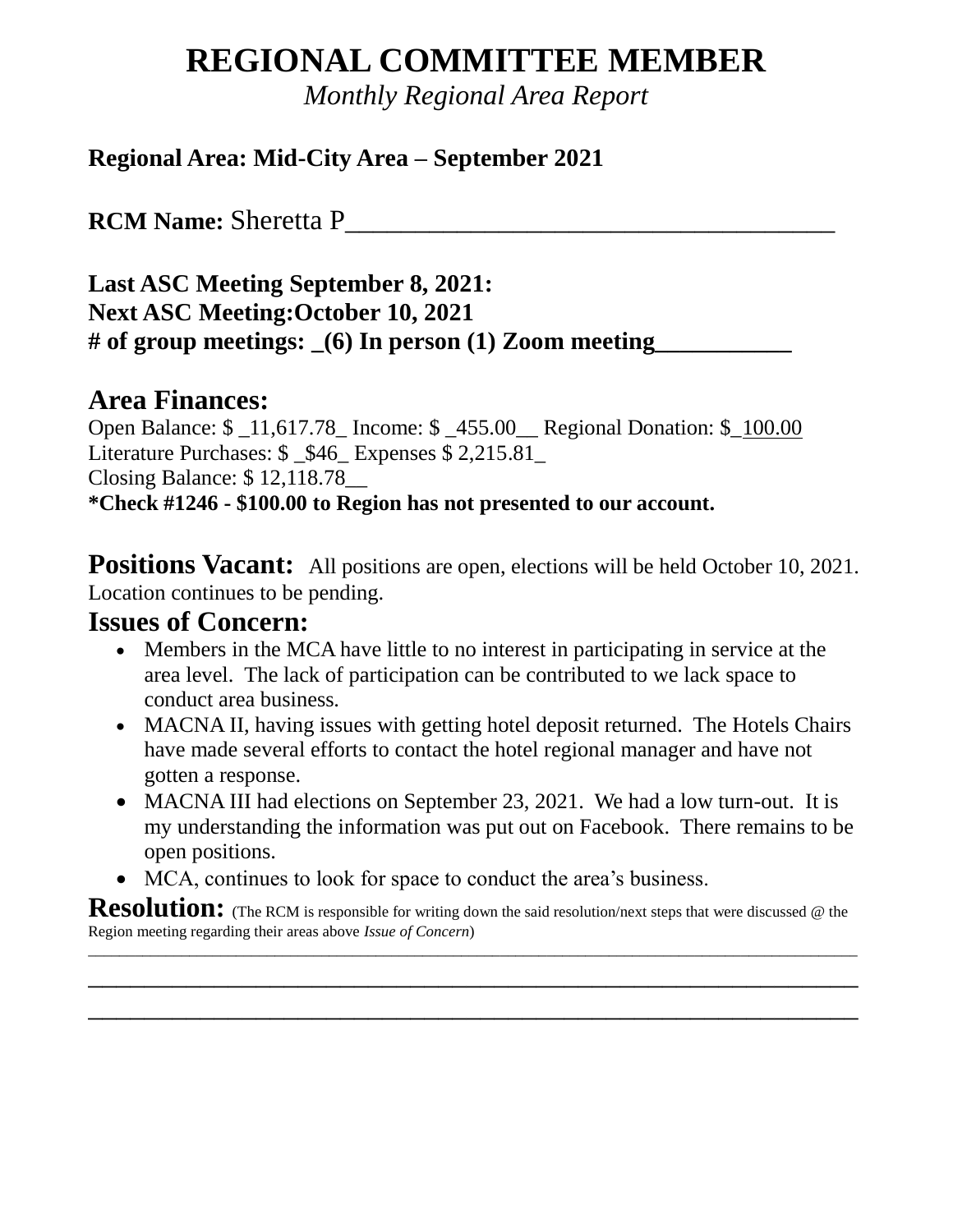**General Area Info:** (Please attach any new group registration forms, group updates forms, upcoming area activities, and/or events with date, location and time to this report)

#### **Mid-City Area – (1) Zoom meeting: Saturday morning 9am-11am ID#89227722303/PW: Breeze**

• MCA currently has (6) in person meetings:

**Sun.- 1140 N. Lamon at 1:30pm-3:30pm Tues.-1668 W. Ogden ave. 7pm-9:00pm Wed.-1140 N. Lamon at 6:30pm-8:30pm Wed. - 4944 W. Huron at 6:30pm-8:30pm Thurs.-1668 W. Ogden ave. 7pm-8:00pm Thurs – 4938 W. Chicago ave. 7pm-8:00pm**

- MCA is making \$100.00 Regional donation will be mailed by the MCA Treasure.
- MCA hosted our annual report August 7, 2021 at 1501 W. Randolph Union Park Grove 9 from Dust to Dawn, the picnic was a success. The turnout was **AWESOME**, we served an abundance of **FREE** food, and did not run out, people ate 2-3 times. Families were out and the children and adults had a great time. MCA vs SCA softball game was awesome, although, SCA came and spanked us a little, **WE** had a great time.
- MACNA II, was a **HUGE** success, superseded our wildest imagination. In spite of the many, many, many hiccups, the committees were able weather the mini turbulent storms we were having. We had several issues with the host hotel staff, as they were under staffed. They told us they hired a temp service for staff, for the convention and many of those people did not show up for the job. The Hotel Chairs remained calm and handled every situation with the hotel as best as they could. Even with dealing with a fight that occurred outside the hotel. I was told a BOD member was video recording the incident. I am not sure why, it is my hopes it was for insurance purposes.
- MACNA II was full to capacity. We sold out our room block at 6 hotels, Hyatt, Double Tree, Hilton, Extend Stay, Best Western as well as the host hotel the Sheraton Lisle's, and many, many people told us they had an **AWESOME** time.
- MACNA II, allowed various conventions to sale their registrations on Sat. from 12pm-6pm and Sunday, morning. (CRC, NASAC, JOLIET, and 3 out of state conventions), and MACNA III early birds all did exceptionally well, from what I was told and understand.
- MACNA II is donating \$5000.00 to our area, \$2,500 to Regional Office, \$500.00 to WSO, and purchasing (15) registrations from CRC (\$300.00). After our expenses, and the many giveaways on Saturday night, MACNA II closing balance is \$26,249.08.
- MACNA II is pending a return \$500.00 security deposit from the hotel.